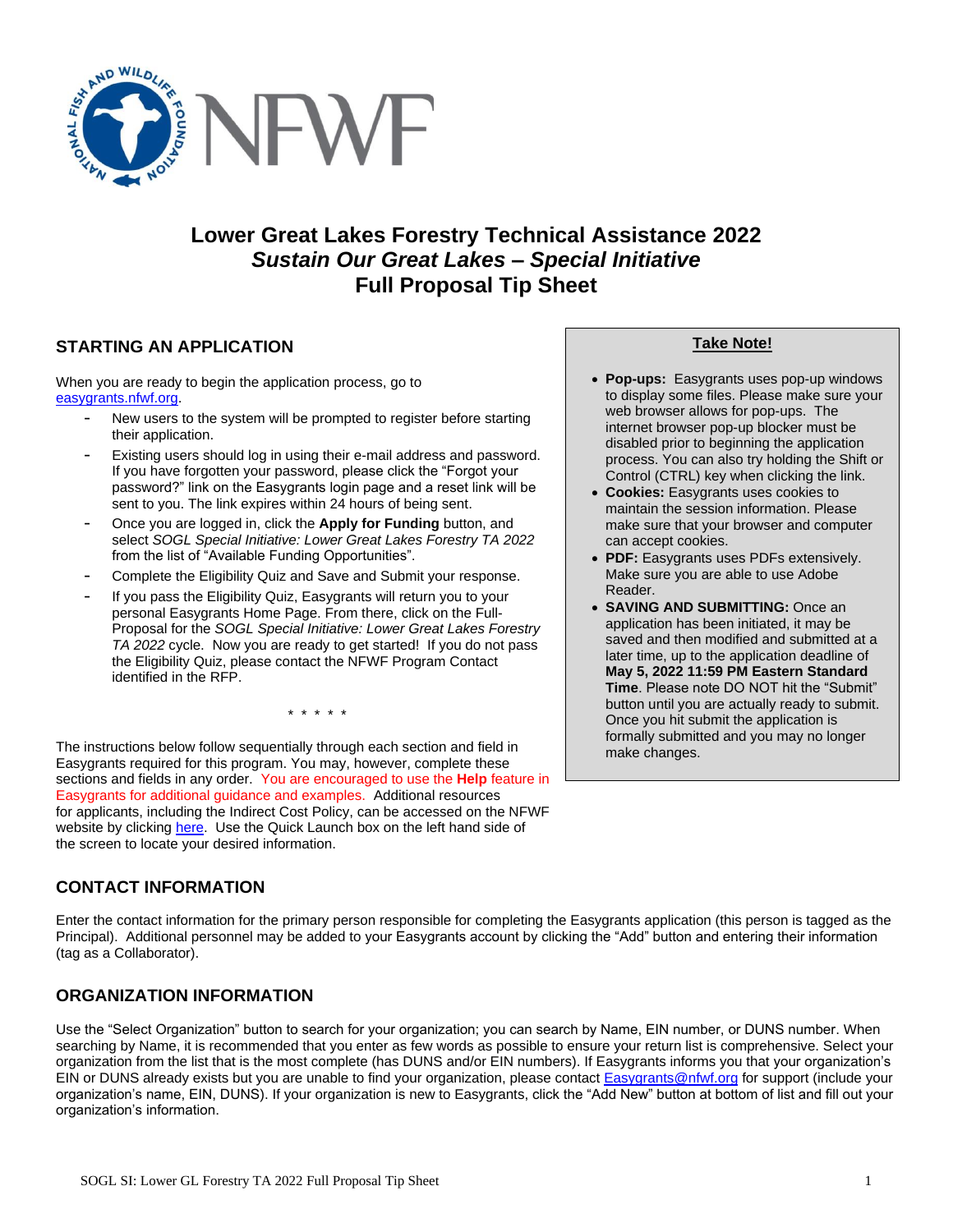# **PROJECT INFORMATION**

- Project Title: Please do not call your project "Lower Great Lakes Forestry TA Proposal". Give it a short, descriptive name that will distinguish it from other proposals and indicate project purpose. (300 character limit, including spaces)
- Project Start Date: Projects should begin within six months of the award announcement date and should not precede September 1, 2022.
- **Project End Date:** Projects should be completed within two to three years of the project start date.
- **Description:** Should be two sentences long in most cases. The first sentence should clearly state the main activity/method being used to address a specific species/habitat and location. The second sentence should state the expected outcome from the investment and relevance to conservation. Please refrain from using pronouns such as I, we, our, etc. (1,000 character limit, including spaces)
- Abstract: Provide a more detailed description of your project; including location, purpose, major activities, target species, specific habitat, outcomes (deliverables at the end of the grant period) and partners. If this is an international project (or if work is to be completed outside of the US or US territories), please provide one or two sentences explaining the importance/connection to the U.S.Please refrain from using pronouns such as I, we, our, etc. (1500 character limit, including spaces)
- **Requested Amount:** Grant requests should be between \$150,000 and \$350,000 (please review the Request for Proposal).

# **PROJECT LOCATION**

- **Project Location Country:** All projects must occur within "North America United States" and only within the lower Great Lakes basin.
- **Project Location State/Province:** Select all states that apply: Indiana, Michigan, Ohio and New York
- **Project Location U.S. Congressional District(s):** As of January 1, 2013, Congressional District lines were redrawn in many states. Please carefully review the district(s) for your project's location. If you are not sure what the Congressional District(s) should be, you can enter the project zip codes or addresse[s at](http://www.govtrack.us/congress/members/map) <http://www.govtrack.us/congress/members/map> to determine the correct district(s) for your project. If your project takes place statewide, please select the "All Districts" option for that state.
- Project Location Description: Please include the county/city where the project will occur in your description. (300 character limit, including spaces)

#### **MAP**

This section allows you to map the location(s) of your proposed project. Follow the page instructions provided in Easygrants. For more detailed assistance, refer to th[e Map Page Help](http://www.nfwf.org/whatwedo/grants/Documents/HelpFile.Proposal.Map.pdf) document o[r Mapping Video Tutorial.](http://www.nfwf.org/whatwedo/grants/applicants/Pages/mapping-tool.aspx#.VfH2mpd1b70)

- Navigate to the map window and click "Save" at the bottom of the page to begin mapping your project.
	- There are three methods of submitting the location(s) of your project:
		- I. Upload a Shapefile
		- II. Select by Geography
		- III. Draw a Custom Area
- Once your location(s) have been created, click "Submit Project Location".
- To finalize your location, click the "Confirmation" check box at the bottom of the page.
- Then click "Save" (or "Save & Continue") to save your map and move to the next task.

### **UPLOADS**

To complete your application, you must upload one or more files into Easygrants. In general, please minimize the file size of your uploads, and especially files that include photos, diagrams or logos. There is a file size limit of 15 megabytes.

- **Full Proposal Narrative:** The most important upload is your actual full proposal narrative. The **full proposal narrative template** may be downloaded from Easygrants at any time and completed at your leisure. It must be uploaded back into your Easygrants application before your application may be submitted. The narrative may not exceed six (5) pages in total length.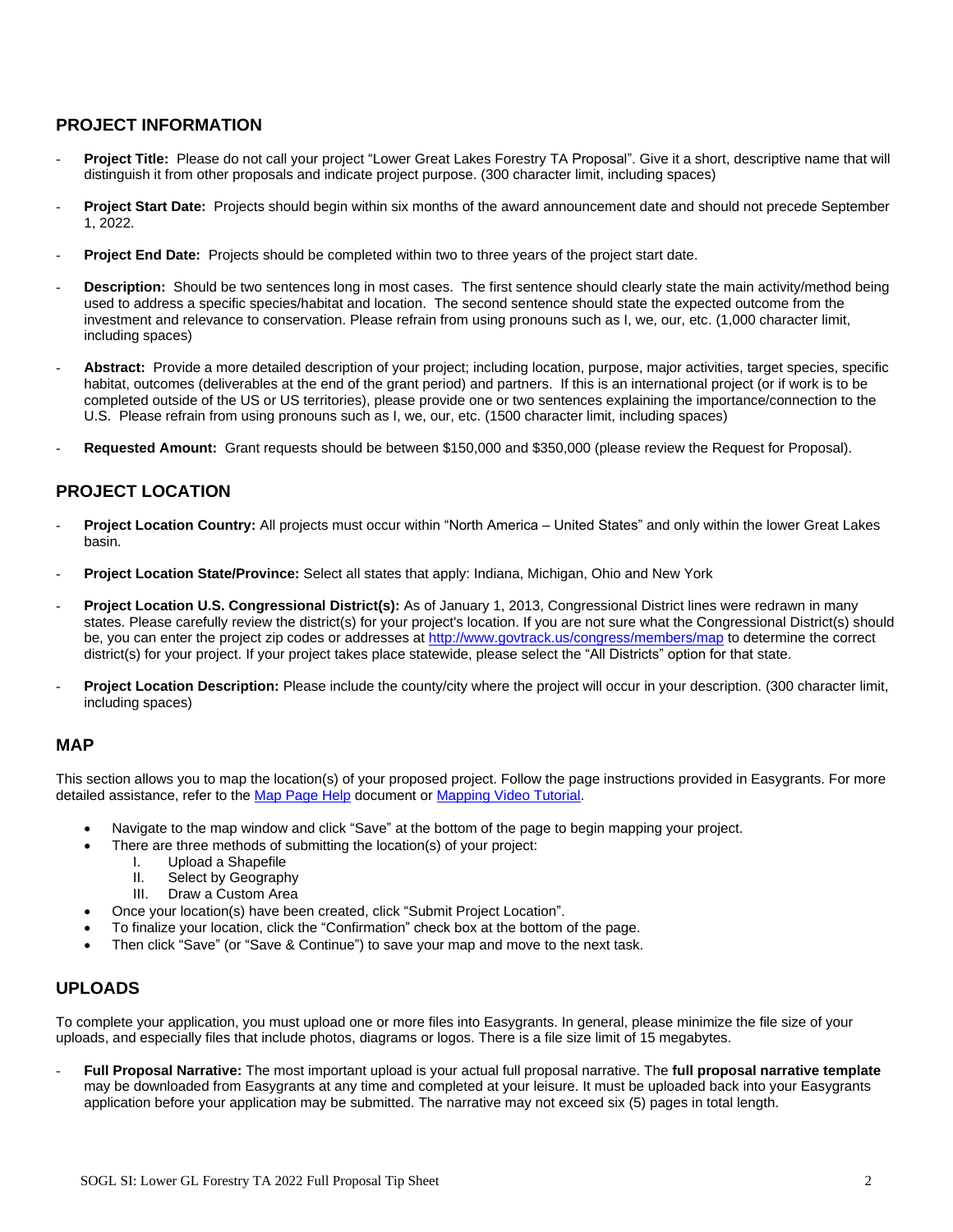- In addition to the narrative, several other files should be uploaded. Following is guidance regarding all required and optional uploads:

| <b>Upload</b>                                | <b>Required</b> | <b>Notes</b>                                                                                                                                                                                                                                                                                                        |
|----------------------------------------------|-----------------|---------------------------------------------------------------------------------------------------------------------------------------------------------------------------------------------------------------------------------------------------------------------------------------------------------------------|
| Narrative                                    | Yes             | Template provided in Easygrants online application "Uploads" section.                                                                                                                                                                                                                                               |
| <b>Project Maps</b>                          | Yes             | In addition to the Mapping Tool, please submit maps and/or diagrams of on-site<br>work proposed, if applicable. Strongly recommended for restoration or green<br>infrastructure projects.                                                                                                                           |
| Letters of Support                           | Optional        | Recommended from significant partners, especially those providing matching<br>contributions. Letters of support should not be mailed directly to NFWF.<br>Scan all letters of support into one single file and upload the file in the "Uploads"<br>section of your online application.                              |
| Other documents                              | No              | Ten (10) page limit.                                                                                                                                                                                                                                                                                                |
| Statement of Litigation                      | Yes             | Template provided in Easygrants online application "Uploads" section. Federal,<br>state, and local government applicants are not required to complete this section.                                                                                                                                                 |
| Board of Trustees or<br><b>Directors</b>     | Yes             | Provide a list of members. If your organization is not a nonprofit and does not<br>have a Board, upload a document stating that none exists.                                                                                                                                                                        |
| <b>GAAP Audited Financial</b><br>Statements* | Yes             | Please refer to the Required Financial Documents and FAQs webpage for details<br>on all financial information required for submission.                                                                                                                                                                              |
| IRS Form 990*                                | Yes             | Please refer to the Required Financial Documents and FAQs webpage for details<br>on all financial information required for submission.                                                                                                                                                                              |
| Single Audit*                                | Yes             | Please refer to the Required Financial Documents and FAQs webpage for details<br>on all financial information required for submission.                                                                                                                                                                              |
| <b>Applicant Controls</b><br>Questionnaire   | Yes             | Please refer to the Required Financial Documents and FAQs webpage for details<br>on all financial information required for submission.                                                                                                                                                                              |
| Photos                                       | No              | Please compress photos to minimize file size.                                                                                                                                                                                                                                                                       |
| Applicant Demographic<br>Information Form**  | Yes             | Template provided in Easygrants online application "Uploads" section. While this<br>upload is required, you can opt out of providing the information within the form. If<br>your organization has provided NFWF with this information in the last 12 months,<br>please indicate that in the opt out drop down menu. |

\***If your organization has recently applied to NFWF for a grant and valid information is already on file in Easygrants and is current, you will not be asked for these uploads and these categories will not appear for you in Easygrants.** Also, please note that financial documents may not show a 'successfully converted' status when you are uploading them. This is because financial documents are not pulled into the full proposal PDF but are stored in a separate part of the easygrants system which can only be accessed by NFWF staff once uploaded.

\*\* The information provided on this excel form will be kept confidential, although the Foundation may share its aggregate findings as appropriate with its staff, Board of Directors, funding partners, and publicly on its website or through other media. The Foundation will not share identifying information about any particular entity or project. These anonymized aggregate data will be used by NFWF to better understand the demographic profiles of the organizations that we fund. The information you provide will **NOT** be shared with proposal reviewers and will **NOT** be considered when making grant decisions.

### **METRICS**

This section allows you to select the activity and outcome metrics you will use to measure your project's progress and success. Follow the directions provided in Easygrants to complete this section. A couple of pointers:

- A list of metrics associated with this program will be presented.
- Hover your mouse cursor over the "?" next to a metric to read its description and specific guidance. Please provide information in the NOTES section according to metric instructions.
- Please "Add" and complete at least one metric relevant to reporting your project's progress.
- For each metric you will need to provide values for "Starting Value" and "Target Value". In most cases the starting value will be zero (0).
- In your project narrative, you will have the opportunity to describe additional activities and outcomes associated with your project.

# **BUDGET**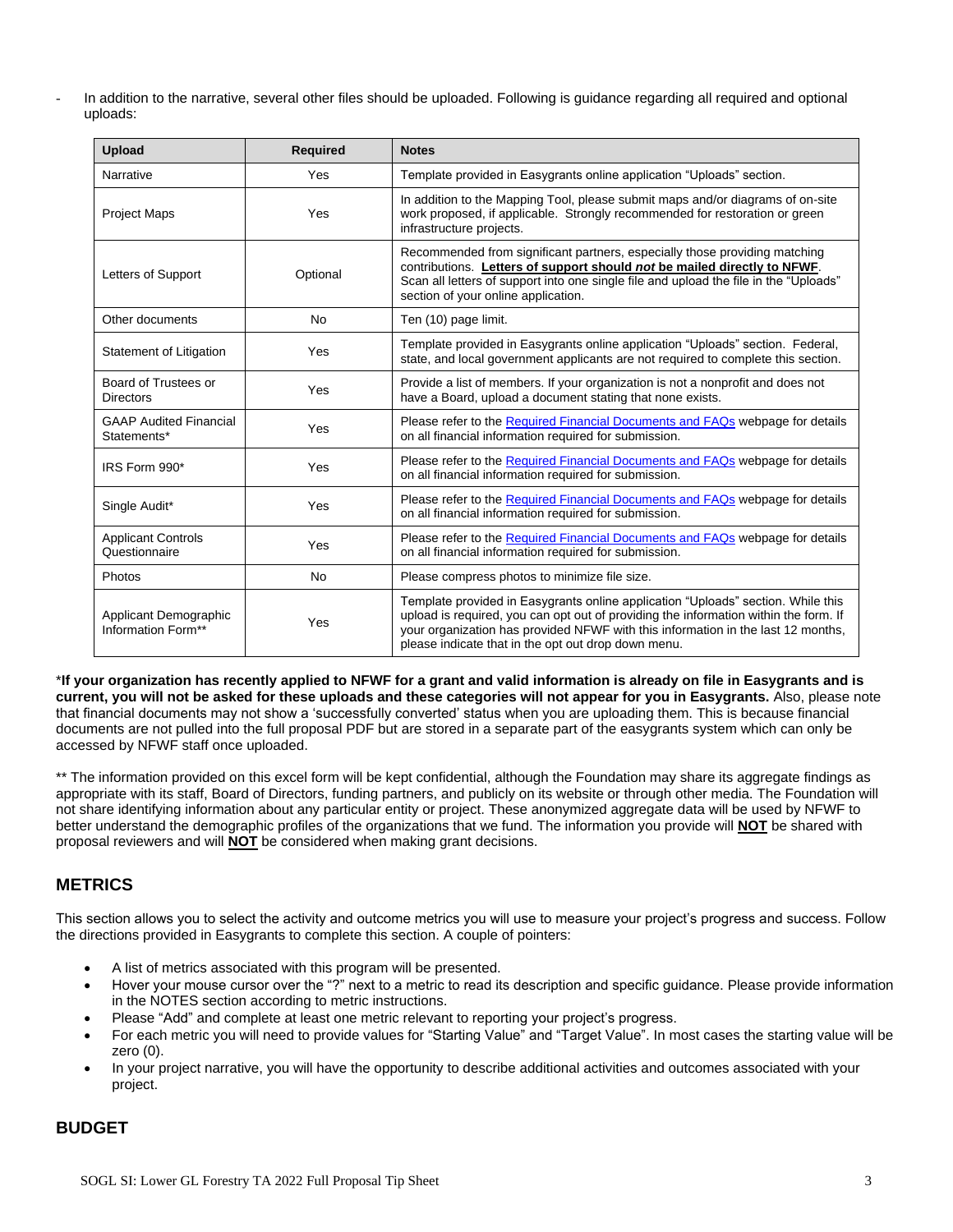Please refer to the [Detailed Budget Instructions](http://www.nfwf.org/whatwedo/grants/applicants/Pages/budget-instructions.aspx) sheet in order to accurately complete a budget for this project.

- Budgets without narrative descriptions may be rejected and/or returned to the applicant for further details and clarification.
- Narratives should be written is such a way that someone not specifically familiar with the project can conceptually understand the rationale, purpose and calculation of the anticipated costs identified.
- The "Requested Amount" in the Project Information section must match your budget grand total exactly. The budget should only represent the grant amount being requested from NFWF; it should not include matching funds or represent the overall budget for the project.
- NFWF reserves the right to evaluate the cost-effectiveness of a budget, which may include, but is not limited to, an assessment of either or both direct and indirect costs in the proposed budget.

Indirect Costs: If you intend to include indirect costs in your budget, please review NFWF's [Indirect Cost Policy.](http://www.nfwf.org/whatwedo/grants/applicants/Pages/indirect-policy.aspx)

- The federal government has determined that a *de minimis* 10% indirect rate is an acceptable minimum for organizations without a NICRA, as such NFWF reserves the right to scrutinize **ALL** proposals with indirect rates above 10% for costeffectiveness.
- If you are including indirect costs in your budget request, please provide a narrative description identifying what the indirect request will be supporting (e.g., CEO salary, rent for lab space central to project site, etc.).
- Indirect cost narratives should include a statement of whether the applicant has ever had a NICRA. If the applicant has a NICRA, it shall include supporting documentation.
- Budgets without narrative descriptions for indirect costs may be rejected and/or returned to the applicant for further details and clarification.

# **MATCHING CONTRIBUTIONS**

Projects must have a minimum match of 1:1 non-federal cash or in-kind contributions. Larger match ratios and matching fund contributions from a diversity of partners are encouraged and will be more competitive.

Click the "Add" button to add sources of matching contributions, and list each source separately in the space provided. Match consists of the portion of project costs not paid with NFWF funds and may be in the form of cash, in-kind or volunteer contributions. Match must meet all of the following criteria:

Non-federal Matching Contributions:

- Verifiable from the grantee's records
- Not included as contributions for any other Federal award
- Reasonable and necessary for accomplishment of project or program objectives
- Committed directly to the project and used within the period of performance
- Allowable under OMB 2 CFR 200 Cost Principles

Federal Matching Contributions\*:

- Verifiable from the grantee's records
- Reasonable and necessary for accomplishment of project or program objectives
- Committed directly to the project and used within the period of performance

*\*While they do not count toward the non-federal matching requirement, applicants are encouraged to include federal contributions to demonstrate the full scope and support of the project or to meet the match requirement of a non-federal NFWF program.*

### **PERMITS and APPROVALS**

If permits and/or approvals are required for this project, click the "Add" button to provide details for each permit and/or approval. Include extra information in the description section as necessary (e.g., pre-permit meeting held on Jan. 1, 2013, etc.).

### **REVIEW and SUBMIT**

When you are ready to submit, each section of your proposal should be indicated "Complete" with a green check mark  $(\checkmark)$  in the "Status" column. If any section is indicated "Incomplete" with a red  $(x)$ , you will not be able to submit and must go back and check your work in each section that is "Incomplete". The Validation Status section in the Review and Submit section of the application explains why the system indicates a section is "Incomplete".

To view and save your proposal you may click on the "View PDF" button. This function creates a composite file with all of the fields and substantive uploads, which you may then save as a stand-alone document. Please note that some of the financial documentation will be excluded from the composite file, but will be received by NFWF upon submission. Once you have reviewed your proposal for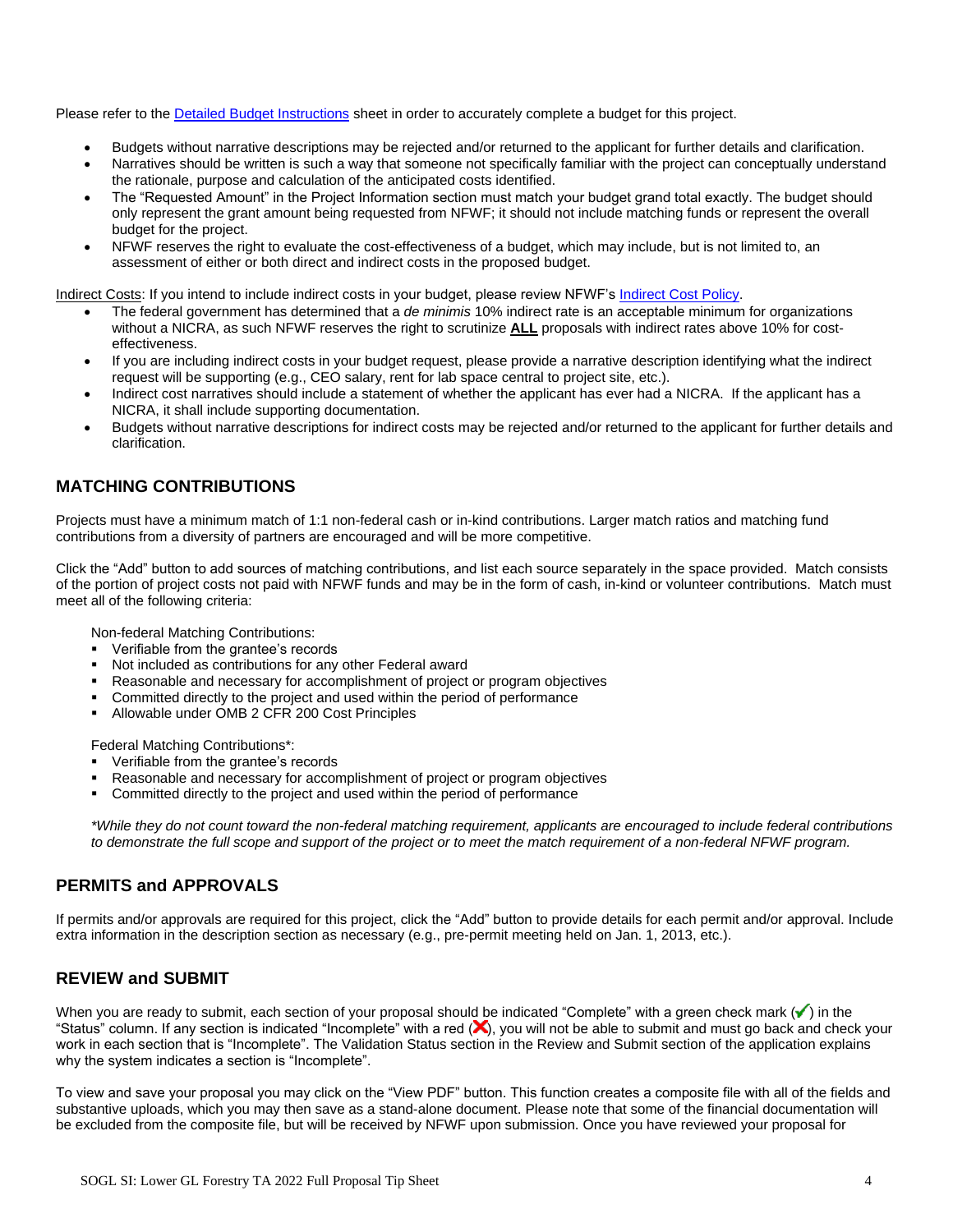accuracy, click the "Submit" button to officially submit your proposal. Upon submission, you will receive a confirmation email from [Easygrants@nfwf.org.](mailto:Easygrants@nfwf.org)

# **FREQUENTLY ASKED EASYGRANTS QUESTIONS**

#### **1. How do I get back into the Easygrants online system when locked out?**

Please send an email to Easygrants Helpdesk [\(Easygrants@nfwf.org\)](mailto:Easygrants@nfwf.org) with your name, easygrants ID #, e-mail address, phone number, program you are applying to, and a description of the issue.

#### **2. I forgot my Easygrants password. How do I get this information sent to me?**

Please go to [easygrants.nfwf.org,](https://easygrants.nfwf.org/) click the "Forgot your password?" link, enter your e-mail address as the Login ID, and click Submit. Easygrants will e-mail you a copy of your login information. Please note that the reset password link expires after 24 hours of being sent. If it has been longer than 24 hours since the initial request you will have to request another link in order to reset your password. If you are unable to log in after having attempted to reset your password please send an email to Easygrants Helpdesk [\(Easygrants@nfwf.org\)](mailto:Easygrants@nfwf.org) with your name, easygrants ID #, e-mail address, phone number, program you are applying to, and a description of the issue.

#### **3. I have finished my proposal and it is not showing up as completed.**

Please remember to hit the "submit" button in the Review and Submit section of the application when you have completed the application. When a task is properly submitted in easygrants the task will no longer be visible on the user's homepage.

#### **4. How will I know when NFWF has received my completed application?**

You will receive an automated notification fro[m Easygrants@nfwf.org.](mailto:Easygrants@nfwf.org)

# **5. I completed the application and it will not submit. Why not?**

If you are unable to submit your application, go to the Review and Submit form in the application. If any section is indicated "Incomplete" with a red  $(x)$ , there will also be an explanation as to why the system indicates the section is "Incomplete". You must go back and check your work in each section that is "Incomplete". Below are two examples that frequently prevent submission:

- 1) Check the Project Information section of the Easygrants online application "Requested Amount" to see if it matches your budget grand total. The amounts must match **exactly** (down to the cent) for you to be able to submit a proposal. Please edit your Requested Amount and/or budget if needed.
- 2) Do not complete sections of the budget where you have no costs. If you entered "0" for any budget line items, delete those line items. Placing a "0" in these line items will prevent you from submitting a proposal.

#### **6. What should I do if a page crashes in Easygrants?**

If you receive a System Encountered Error it is important to follow the instructions on the page

- 1) First, click **Resume** and you should return to the previous page. Check if the action you tried to complete occurred. If the action did not complete, make a note of what page you are on and what button or link you are clicking.
- 2) Retry the action. If the system crashes again you must click the **Send an E-mail** to report the issue. This will open a Send Error Message E-mail page in a new window or tab. **Do not skip these steps and e-mail Easygrants Helpdesk yourself; we need the information in this e-mail to resolve your issue.**
- 3) In the email to Easygrants Helpdesk, please enter your name, easygrants ID #, e-mail address, phone number, and a description of what happened. The description needs to include what page you were on, what data you may have typed into the page, what button/link you clicked, and what you were trying to do.
- 4) Click **Submit** to send the message and report the error. This will be sent to the NFWF Easygrants Helpdesk along with additional technical information sent by Easygrants.

#### **7. I need to download a copy of my submitted proposal.**

To download a copy of your proposal after submitting please go to your Home screen, click the **View All Tasks** button, and find your proposal in the list of tasks. Click **View PDF** to download a copy of your proposal. If the PDF does not open or begin downloading please try again, holding the Shift or Control (CRTL) key on your keyboard to override your pop-up blocker. Please note that proposals are only available for a limited time after a cycle closes.

### **HELP WITH THE EASYGRANTS ONLINE SYSTEM**

For Easygrants technical support please contact our Helpdesk at [Easygrants@nfwf.org](mailto:Easygrants@nfwf.org) or leave a message at 202-595-2497. Please include your name, easygrants ID #, e-mail address, phone number, program you are applying to, and a description of the issue. Helpdesk hours are 9:00 AM to 5:00 PM EST, Mon-Fri.